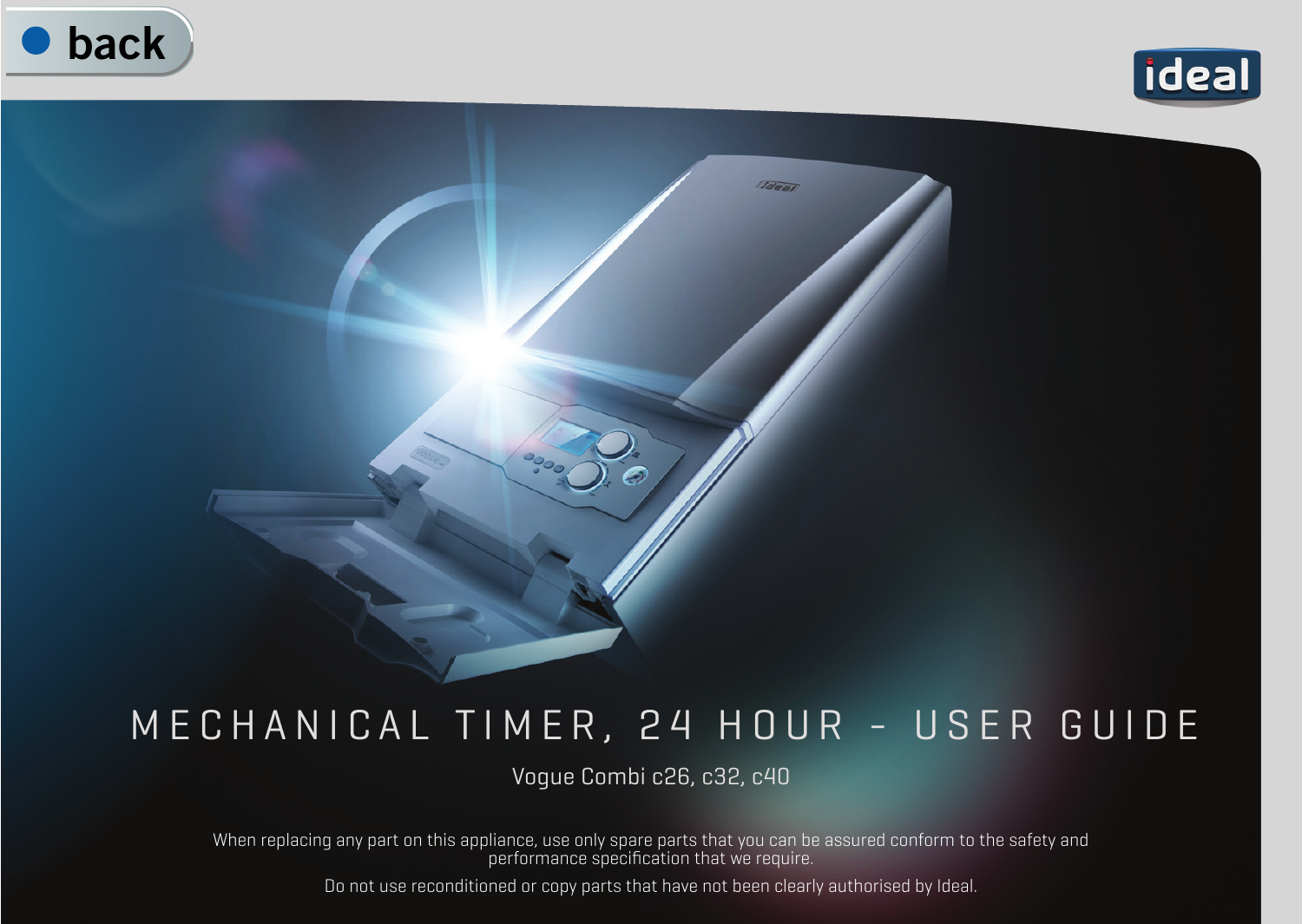

**Suitable for the following boilers:** Vogue Combi

## **SETTING UP**

The outer dial should be set to the current time. Rotate the dial slowly in a clockwise direction, until the correct hour is aligned with the arrow printed on the dial.

Note that the outer dial is printed with the 24hr clock

 $8.00$ am =  $8$  on the dial

 $8.00$ pm = 20 on the dial.

Clock hands will allow for fine adjustment of the current time setting of the dial.

**Do not attempt to rotate the dial in an anticlockwise direction.**



The national regulations and respective safety instructions are to be observed.

Interferences and changes to the device will lead to cancellation of the warranty.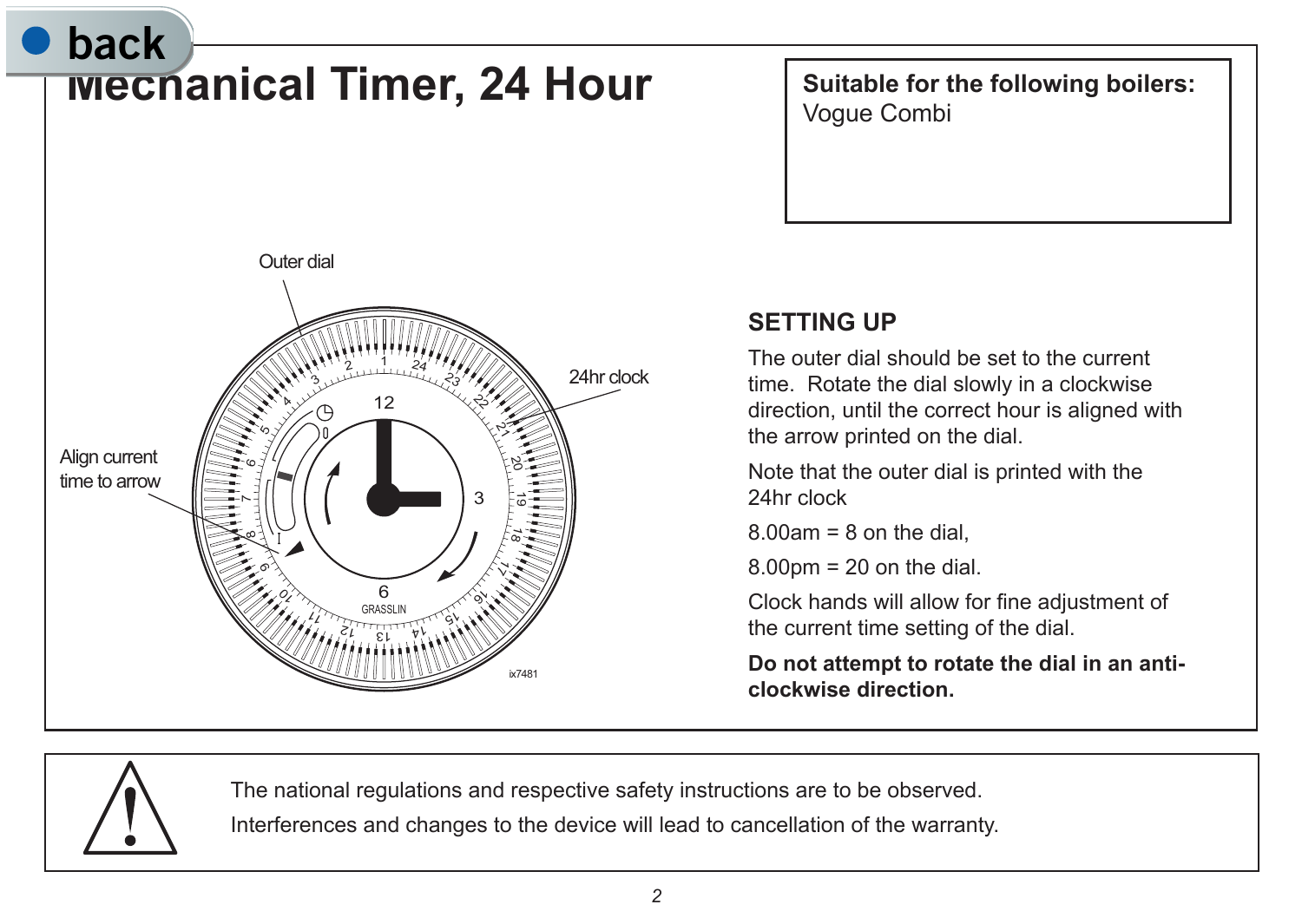## **back**



<sup>13</sup> 14